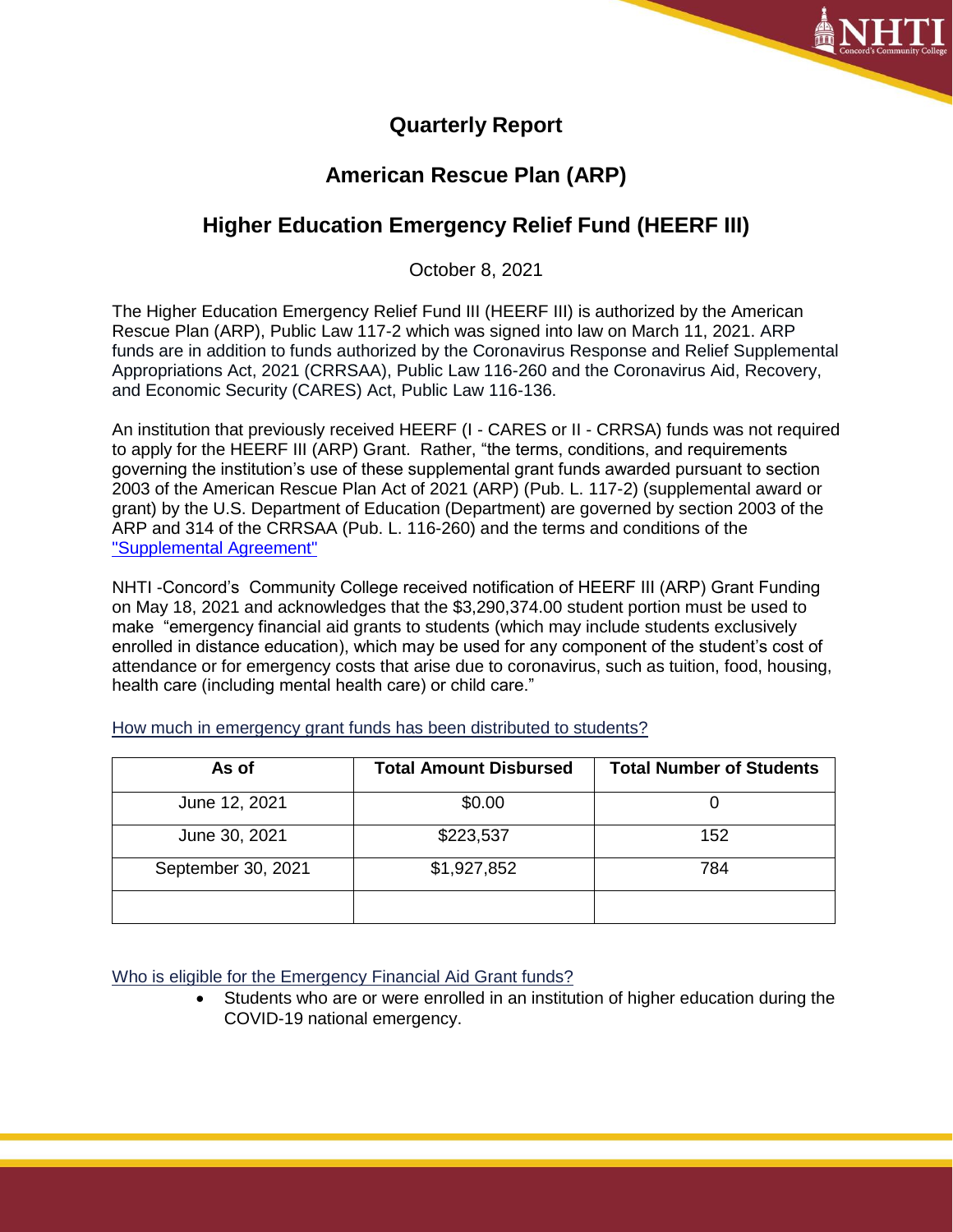| As of              | <b>Estimated Number of Eligible Students</b>   |  |
|--------------------|------------------------------------------------|--|
| June 12, 2021      | Considering all students registered for Summer |  |
| June 30, 2021      | Considering all students registered for Summer |  |
| September 30, 2021 | Considering all students registered for fall   |  |

### How did NHTI – Concord's Community College determine which students will receive funds?

NHTI will follow ARP requirements: "students who are or were enrolled in an institution of higher education during the COVID-19 national emergency are eligible for emergency financial aid grants from the HEERF, regardless of whether they completed a Free Application for Federal Student Aid (FAFSA) or are eligible for Title IV".

At time of report, students are required to complete a simple application by logging into the Student Information System [\(SIS\)](https://login.ccsnh.edu/authenticationendpoint/login.do?Name=PreLoginRequestProcessor&commonAuthCallerPath=%252Fcas%252Flogin&forceAuth=false&passiveAuth=false&service=https%3A%2F%2Fsso.ccsnh.edu%2Fssomanager%2Fc%2FSSB&tenantDomain=carbon.super&sessionDataKey=42798971-514f-4f6c-93f5-0b80472ef7e5&relyingParty=BEISSSOManager&type=cas&sp=BEISSSOManager&isSaaSApp=false&authenticators=BasicAuthenticator:LOCAL) to indicate categories (up to 8) of Coronavirus related financial impact. Application categories:

- 1. Tuition, Fees, Books & Supplies
- 2. Child Care
- 3. Food
- 4. Health Care (including Mental Health)
- 5. Housing
- 6. Internet Access
- 7. Technology
- 8. Utilities

Summer Awards: Students who selected the "Tuition & Fee" category were awarded an amount equal to half of the billed tuition (excluding fees). Selection of any of the other categories resulted in a \$250 per category award.

Fall Awards: Students who selected the "Tuition & Fee" category were awarded an amount equal to billed tuition and fees. Selection of any of the other categories resulted in a \$250 per category award.

How did students receive their funds?

#### **ARP awards have not been awarded/distributed at time of report.**

SIS Applicants are asked to select a payment option during completion of the application, and provided with these instructions:

Option 1: Apply to my student account to pay tuition, fees, books for any semester(s); (For LRCC & NHTI students only - will also apply to room & board charges.) Excess funds will be refunded via check (mailed to address on file) or direct deposit.

Option 2: Pay directly to me via check (mailed to address on file) or direct deposit. Do not apply to my student account.